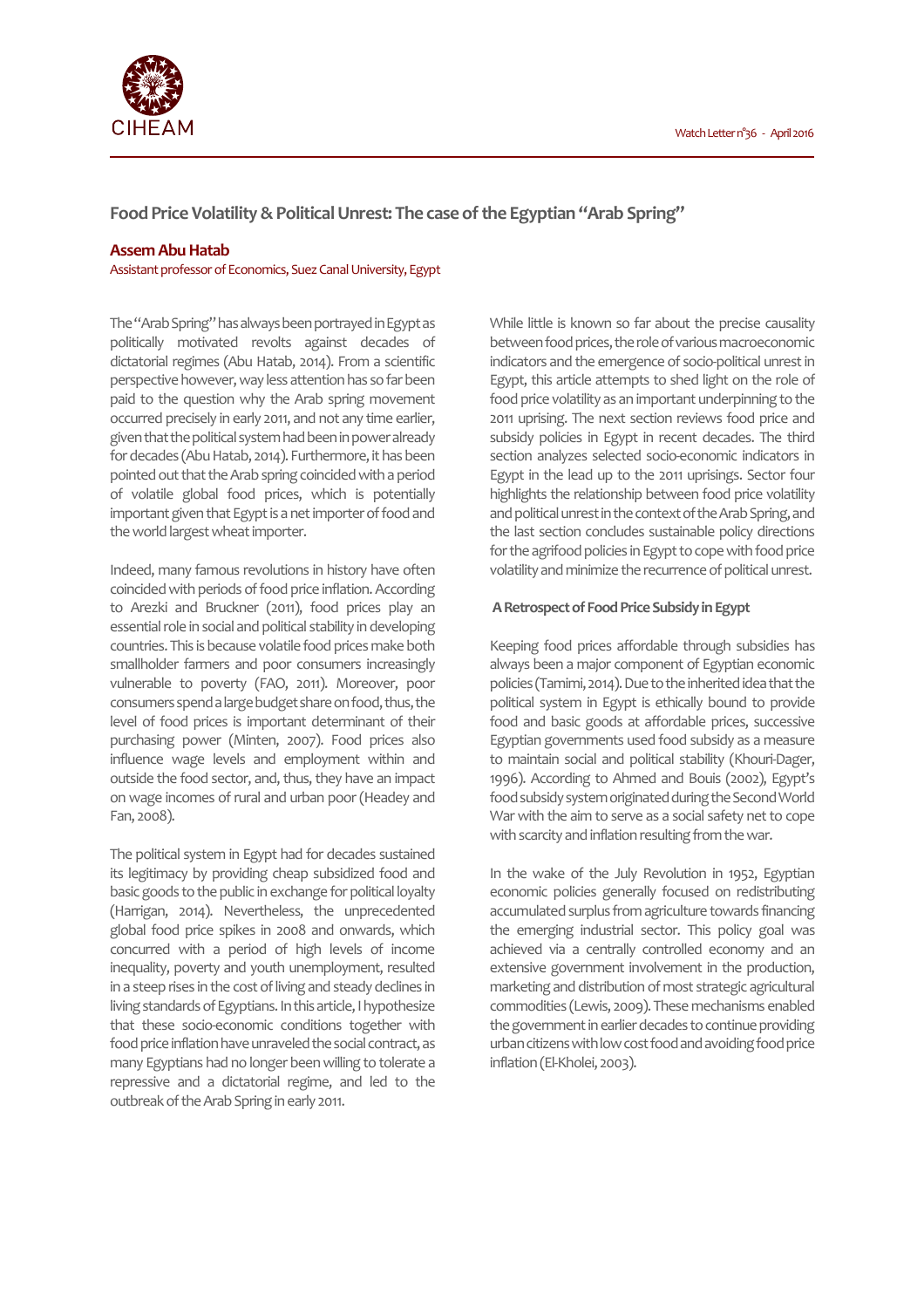

Nevertheless, food price subsidy has since mid-1970s become a problematic issue and a major drain on the budget of Egyptian governments. This is largely due to the negative consequences of public and agricultural policies in previous decades which gradually declined agriculture output and food security levels. To cite an example, wheat self-sufficiency continued to decline since late 1960s until the production-to-consumption ration amounted to less than 20% in 1983. During the Sadat regime (1970-1981), the food subsidy program expanded dramatically both in number of subsidized commodities and coverage (El-Kholei, 2003).

When the per ton international wheat prices climbed from USD 60 in 1970 to about USD 250 in 1973, the cost of wheat imports in Egypt skyrocketed from about USD 150 million to almost USD 400 million (Sadowski, 1991). Accordingly, spending on food subsidy rose from LE 3 million in 1970 to roughly LE 1.4 billion in 1980 (Ahmed and Bouis, 1998). Attempts were therefore made to lower subsidies sufficiently to reduce the public budget deficit. Particularly, the government announced in January 1971 increases in the prices of a number of subsidized staples to cut the spending on subsidy. However, these policy changes were met with waves of mass protests and public violence, so called food riots, and led to their reversal (Walton and Seddon, 1994). Since then, the government was always reminded of these food riots and that if any policy for a structural food subsidy reform was proposed; the political disturbance of 1997 might be repeated.

Under Mubarak regime, the food subsidy system continued to increasingly expand and almost the entire people of Egypt held subsidized ration cards (Abdel-Latif and El-Laithy, 1996). In 1981, spending on food subsidy represented about 20.5 % of the total government expenditures and became economically unsustainable under the growing wheat and other food stuff imports, the scarcity of foreign exchange, and the increasing budget deficit and foreign debt service obligations (Soliman and Daniel, 2011). In response, the government implemented a structural economic reform program within which a strategy for transforming the food subsidy program was adopted. The strategy was mainly based on a slow transformation process and indirect interventions in order to avoid the emergence of sociopolitical unrest (Adam, 2000). During the 1990s, Egypt implemented even larger food subsidy reforms which significantly reduced the percentage of Egyptians on the ration card system from around 99% in 1981 to around 70% by 2000. Moreover, the share of food subsidy in the total public expenditure shrank from 14% in 1991 to only 5.5% by 2000 (Ahmed and Bouis, 1998; MOF, 2003). This was achieved by further reductions in the number of subsidized commodities and attempts to apply changes to the bread recipe to reduce wheat imports by adding domestically grown corn into subsidized flour (Douglas, 1996).

During the early years of the twenty-first century, the government launched an extensive food and energy subsidy reform program and put into place considerably more consequential reductions to subsidies on food items (Momani, 2004). However, as the food crisis in tandem with the global financial crisis began to unfold in 2008, wheat, rice, and maize prices (three relevant commodities to basic sustenance) tripled in real terms in the first half of 2008 and many Egyptians become greatly exposed to the volatile global food prices. The symptoms of subsidy cuts were therefore seen in a large number of protests across the country.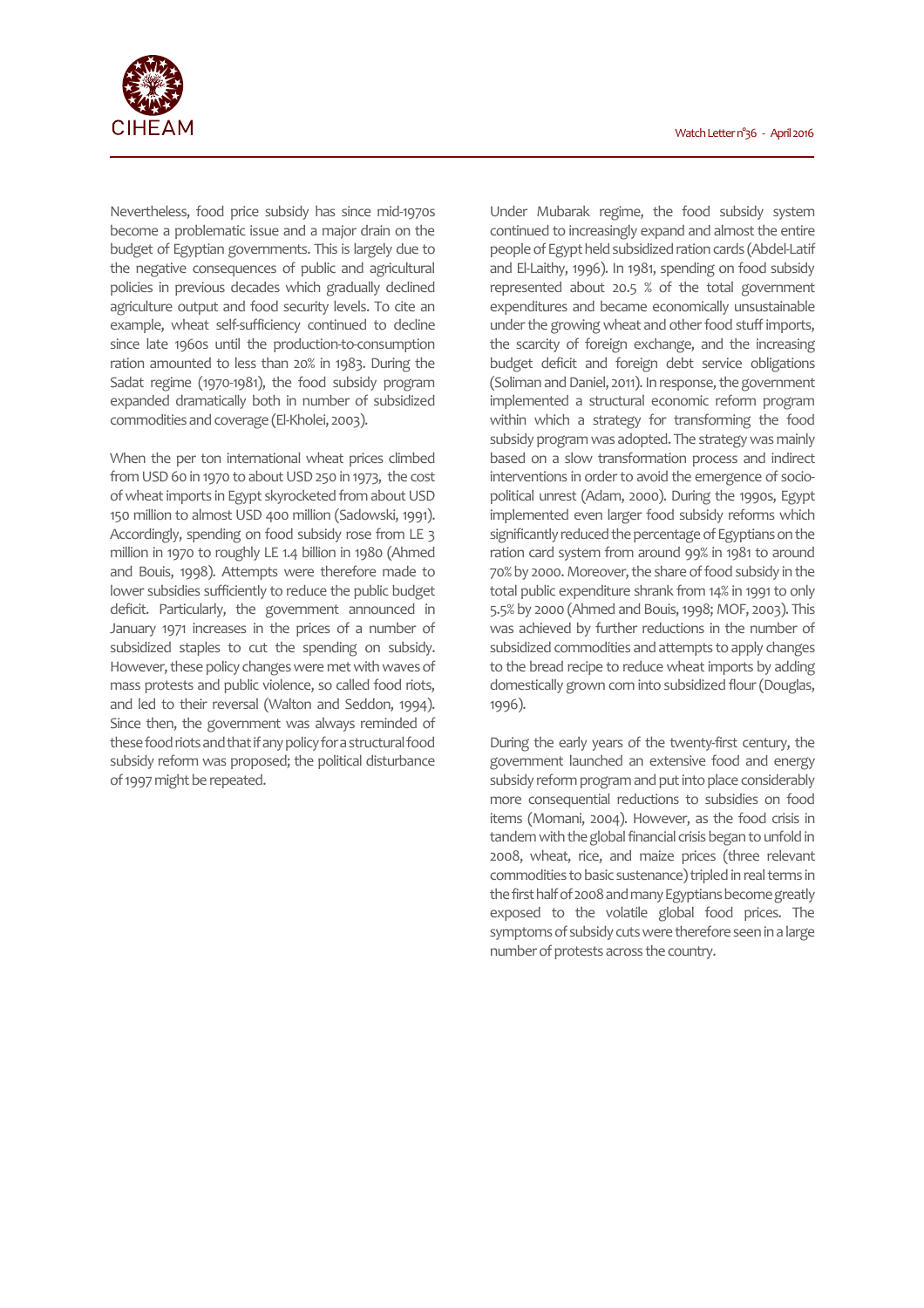



Figure 1 **Composition of subsidy and social benefits in Egypt, 2010** 

This led the government to abandoned subsidy reforms and increase spending on food subsidy once again and at unsustainable levels. In this context, overall spending on food subsidy almost doubled between 2007 and 2010 while it expanded from USD 2.3 billion to slightly more than USD 4.6 billion (MOF, 2012). Moreover, bread subsidy in 2008 amounted to USD 2.74 billion and exceeded public spending on health and education (Slackman, 2008). A composition of subsidy and social benefits in Figure1 shows that food subsidy in 2010 calculated for about 17% of the government overall spending on subsidy. Together, food and energy absorbed about 77.5% of total subsidy expenditures. As a percent of the GDP, the IMF points out that food and energy subsidies in Egypt stood at 9.9% which is much higher if compared to the average of 2.2% in other MENA countries (IMF, 2014).

# **Overview of Selected Socio-Economic Indicators in Egypt the Lead-up to the 2011 Uprisings**

Egypt enjoys unique socioeconomic characteristics that make the impacts of food price volatility more visible and influential. At the end of 2010, the Central Agency for Public Mobility and Statistics (CAPMAS) announced that the country's total population (both at home and abroad) hit 87 million (CAPMAS, 2015), representing a growth of about 13.7% since the 2006 census.

Moreover, population growth rate was estimated at 2.1% in 2010 which is relatively high compared to the average growth rate of 1.5% in other developing countries (Hamed, 2014).

Such population growth cut across everything ranging from draining the country's natural resources, raising the budget deficit to deteriorating foreign currency reserves due to the need to fund the import of extra supplies. Moreover, population growth in Egypt has not been accompanied with similar increases in agricultural land nor water resources. The country loses nearly 60.000 acres per year as a result of soil erosion and construction. Moreover, it faces severe water shortage while its approximately 55 billion cubic meters per year have remained unchanged since 1954 despite a threefold increase in population (NPC, 2012).

Poverty is another critical issue in Egypt while the percentage of the Egyptians who fell below the national poverty line increased from 16.7% in 1995/96 to about 25.2% in 2010/11. Moreover, a further 24% of the population was just above the poverty line in 2010/11 putting them vulnerable to shocks and at risk of poverty (WFP, 2013). Income inequality was another characteristic of the period made for the Arab Spring. An examination of income share across the quintile groups in Egypt in 2010 shows that income distribution is skewed in favor of upper income classes while the richest 20% of Egyptians took 40.3% of the wealth, whereas the percentage of income held by the poorest 20% was estimated at 9.2%.

*Source: Author calculations based on data from the Ministry of Finance, 2012*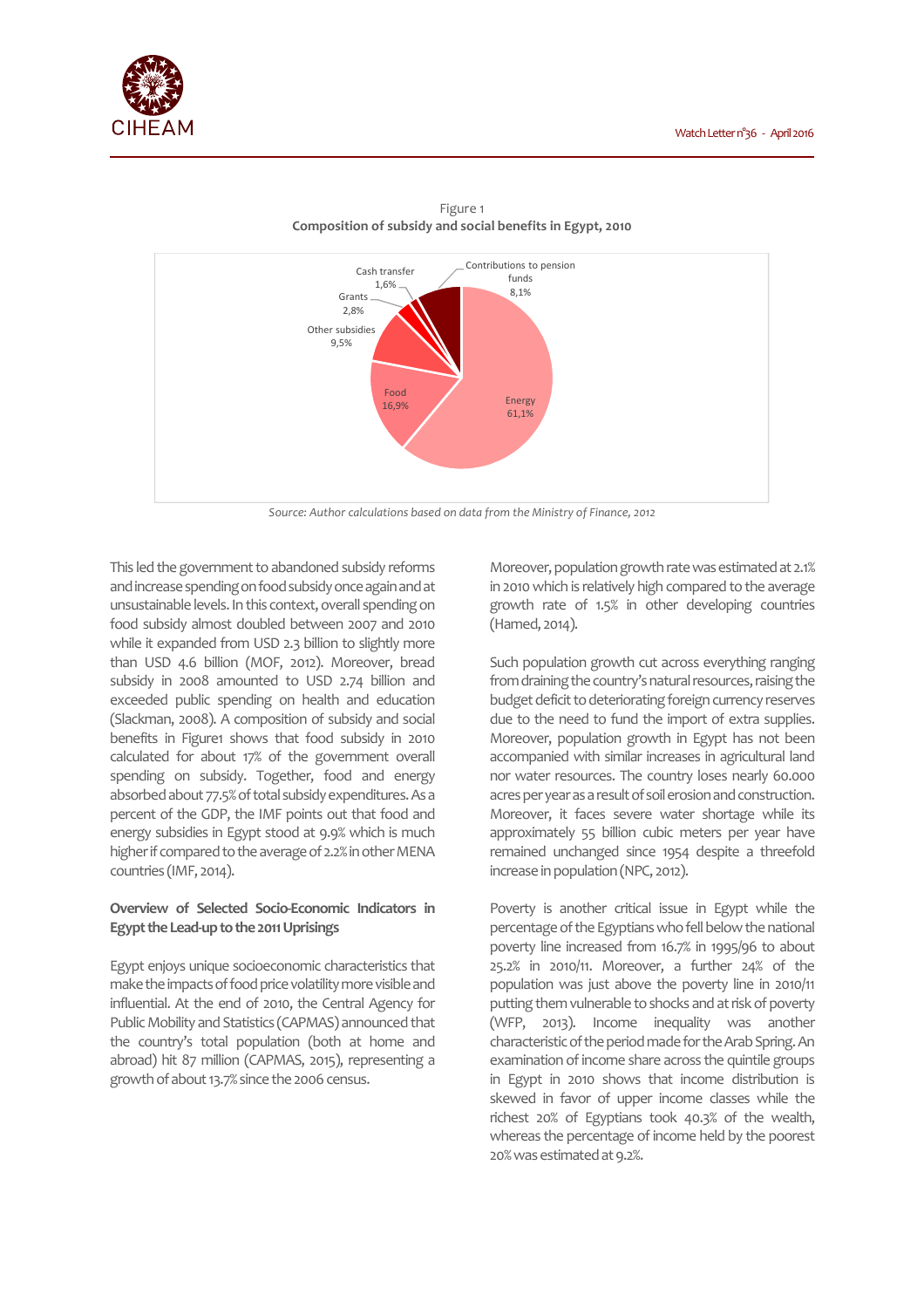

Besides, youth unemployment was another chronic challenge to the Egyptian government during the last decade of Mubarak regime while 90% of the unemployed in Egypt are young people (UNDP and INP, 2010). Another feature of unemployment in Egypt is that it generally increases with education. According to CAPMAS statistical yearbook (2012) the only groups in 2010 that experienced unemployment rates of less than 10% were illiterates and people with below- secondary education. In contrast, unemployment rates among male college graduates were 36.4%.

Together, these disquieting socioeconomic indicators contributed to broader process of social exclusion and triggered frustration especially among young people and university graduates and provided a suitable environment for a mass revolutionary movement in 2011.

## **The Role of Food Price Volatility in the Making of the Arab Spring in Egypt**

Several authors have cited food price volatility among the major factors which contributed to the popular discontent in Arab countries leading to the Arab Spring movement (eg: Elena et al, 2014; Breisinger, Ecker, & Al-Riffai, 2011; Zurayk, 2011; Arezki and Bruckner, 2011). While poor consumers spend a large proportion of their budget on food, the level of food prices is an important determinant of their purchasing power. Moreover, soaring food prices pose challenges to developing lowincome countries facing higher import bills, rising costs for safety net programs and political unrest (ODI, 2008).

Figure 2 **FAO Global Food Price Index, 2000-2011** 



*Source: Compiled by the author from U.N-FAO, "FAO Food Price Index," Available at: www.fao.org/worldfoodsituation/foodpricesindex/en/, on April 18, 2015. Average 2002-2004=100* 

A look at Figure 2 shows that since 2000, global food prices have been rapidly increasing. Particularly in 2006, total food price index shot up by 127% in comparison to average 2002-2004 prices. The index had further risen to a record high of about 230% in 2011, topping the previous all-time high of 201% set in 2008. As a result, rising food prices have driven an estimated 44 million people into poverty (World Bank, 2011). At the commodity groups' level, Figure 2 reveals that the cereal price index reached 119% in 2006, 232% in 2008 and 241% in 2011. Particularly, soaring cereal prices are alarming because the poor in developing countries obtain the bulk of their diet from cereals. Prices of other food commodity groups experienced rapid increases between 2006 and 2011 as well.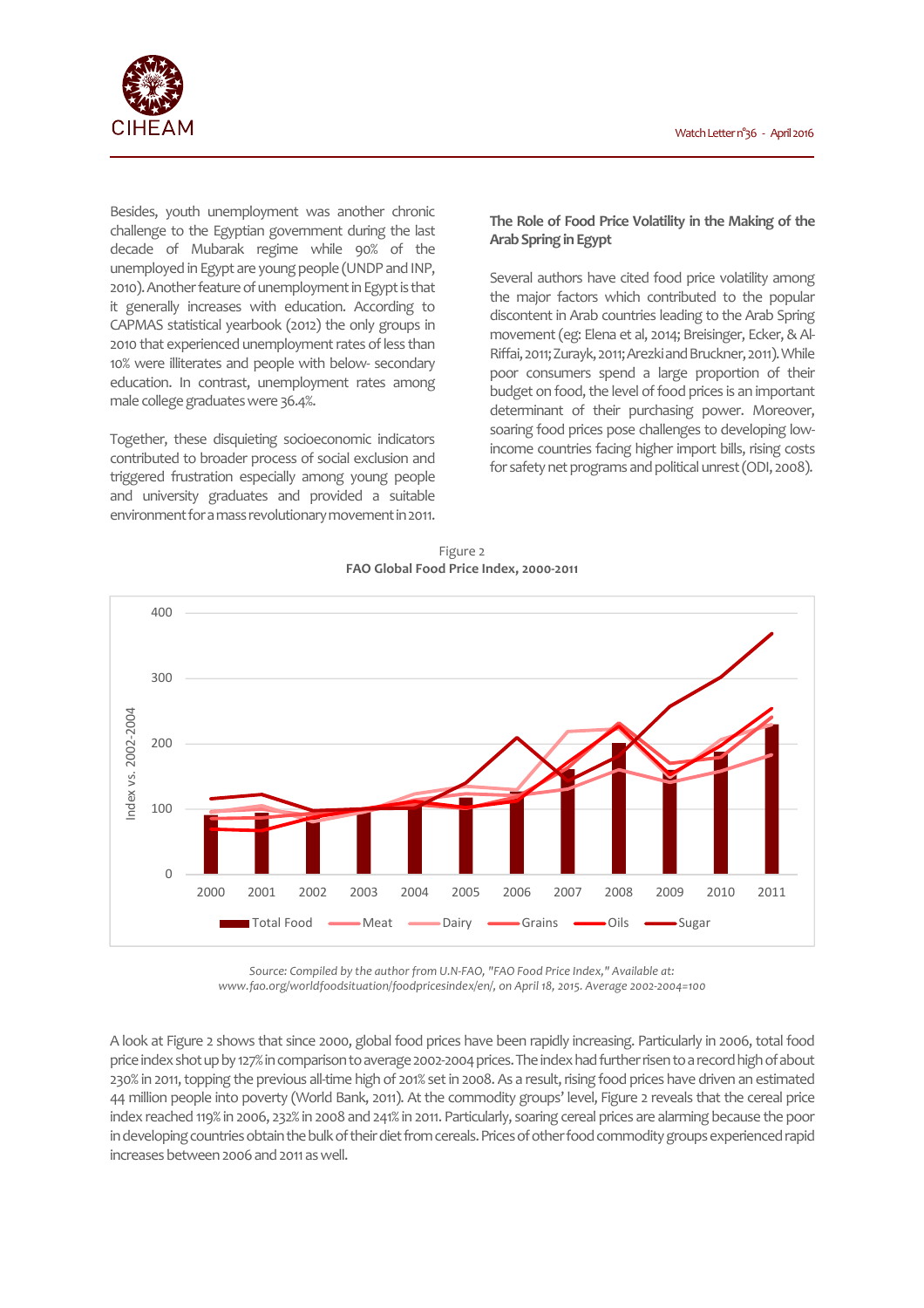Watch Letter n°36 - April 2016

On the bake of global food price spikes, domestic food prices in Egypt had also increased dramatically during the period 2008-2010. This is mainly because Egyptian households spend on average around 47% of their budget on food items. For instance, with a triple-fold increase in global wheat prices between 2006 and 2008, domestic bread prices in Egypt become 48% up in 2010 (IMF, 2008). This is no surprise given that Egypt is the world largest purchaser of wheat with about 60% of its wheat consumption imported in 2010 (CAPMAS, 2012). Moreover, rice prices increased by 83%, cooking oil prices tripled, vegetables prices rose by 88% and food stuff as a whole rose by 24% in 2010 (Figure 3).





*Source: Central Bank of Egypt, 2011* 

These developments in food prices complicated macroeconomic indicators of Egypt and contributed to an acceleration of inflation across the country. According to a report by the IMF (2009), changes in global commodity prices contribute about 43% of the variation in headline inflation in Egypt, with international food prices playing a much larger role at 39.8%. Given the high food share in the consumption basket for many population segments in Egypt, food price inflation has a string short-run effect on non-food items as it can be transmitted to core inflation through higher inflationary expectations and workers' demands for higher wages (IMF, 2011).

Figure 4 portrays food-related unrest events as a percentage of overall unrest events that took place in Egypt during the period 2007-2011. It shows that foodrelated/overall unrest events ration in the country developed from around 20% in the first half of 2007 to almost 38% in the first half of 2008. During the second half of 2008, food-related unrest represented about 63% of the overall civil unrest events. In the first half of 2010, a few months before 2011 revolts, the share of foodrelated unrest calculated for more than two thirds of total unrest across the country. Linking the data in Figure 3 together with those in Figure 4, it is quite obvious that the highest levels of the domestic food price index moved hand-in-hand with the two peaks of the foodrelated/total unrest revolts ration in the country during the period 2007-2011. This may imply that a correlation exists between domestic food price volatility and sociopolitical unrest in Egypt during the period understudy.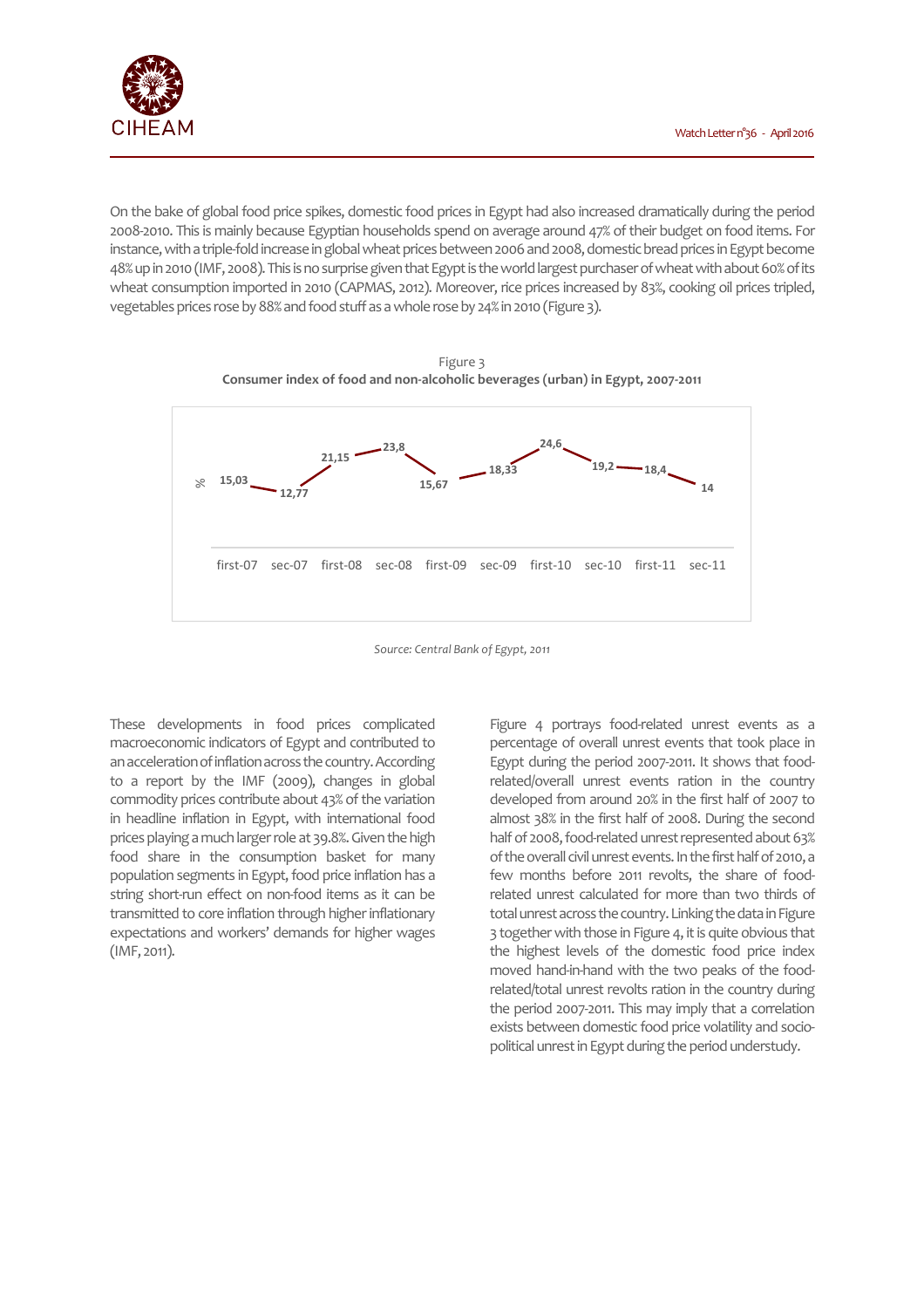



Figure 4 **Percentage of food related to total unrest in Egypt during the period 2007-2011** 

*Source: Based on preliminary results of an ongoing project carried out by the author in collaboration with Professor Yves Surry and Professor Sebastian Hess from the Swedish University of Agricultural Science. The data are collected from the searches of digital archives of two leading Egyptian newspapers on socio-political unrest during the period 2007-2011.* 

To contextualize these findings; one could argue that due to Egypt's high dependency on global markets for food imports (i) and the high share of food in the consumption basket of many segments of the Egyptian population, global food price spikes during the period 2008-2010 were transmitted to the Egyptian domestic food market and caused inflationary waves in domestic food prices (ii). Such high domestic food prices were coupled with several other existing political, economic and social grievances. Subsequently, together these factors heightened social tensions and sparked protests and mass revolts against the ruling government across the country and led finally to the ouster of the political regime in 2011. It should be however re-emphasized that the 2011 uprisings in Egypt did not have one cause and it was definitely about much more than food, but there is no doubt that rising food prices fueled the already combustible mix and played an important role.

Based on the previous narrative, it could be concluded that food price volatility played an essential role in the emergence of the Arab Spring in Egypt in 2011. As Harrigan (2014) puts it, food price inflation was the final nail in the coffin for the Egyptian political system that was failing to deliver on their side of the social contract.

Today, the Egyptian government faces bourgeoning socioeconomic challenges including among others; increasing public deficit, high unemployment rates and increasing poverty and food insecurity levels. Moreover, food subsidy continues in the post Arab Spring period to be a major economic concern for the country while food and fuels subsidies account on average 30% of Egypt's public spending, or 13% of the GDP during the period 2011- 2015 (Central Bank of Egypt, 2016). Under these economic circumstances, food subsidy reform and food price stabilization have to be dealt with as a top policy priority for Egypt to avoid the reoccurrence of future waves of the Arab Spring. In this respect, following the presidential election in May 2014, the new regime embarked fundamental reforms in the food subsidy system with the aim to mitigate its expeditiously growing fiscal burden and to increase its efficiency by implementing a more targeted approach.

To cite some examples, the Egyptian Ministry of Supply and Internal Commerce (MSIC) implemented in 2014 a program to displace the paper-based ration cards with electronic smart cards. The overall goal of this program is to expand the umbrella of the ration card program of the *baladi* bread to cover households which rely on this subsidized bread but are not covered by the program. Moreover, the total number of subsidized food items has increased since December 2014 to thirty-two food items including dairy products, pulses, meat, chicken and fish.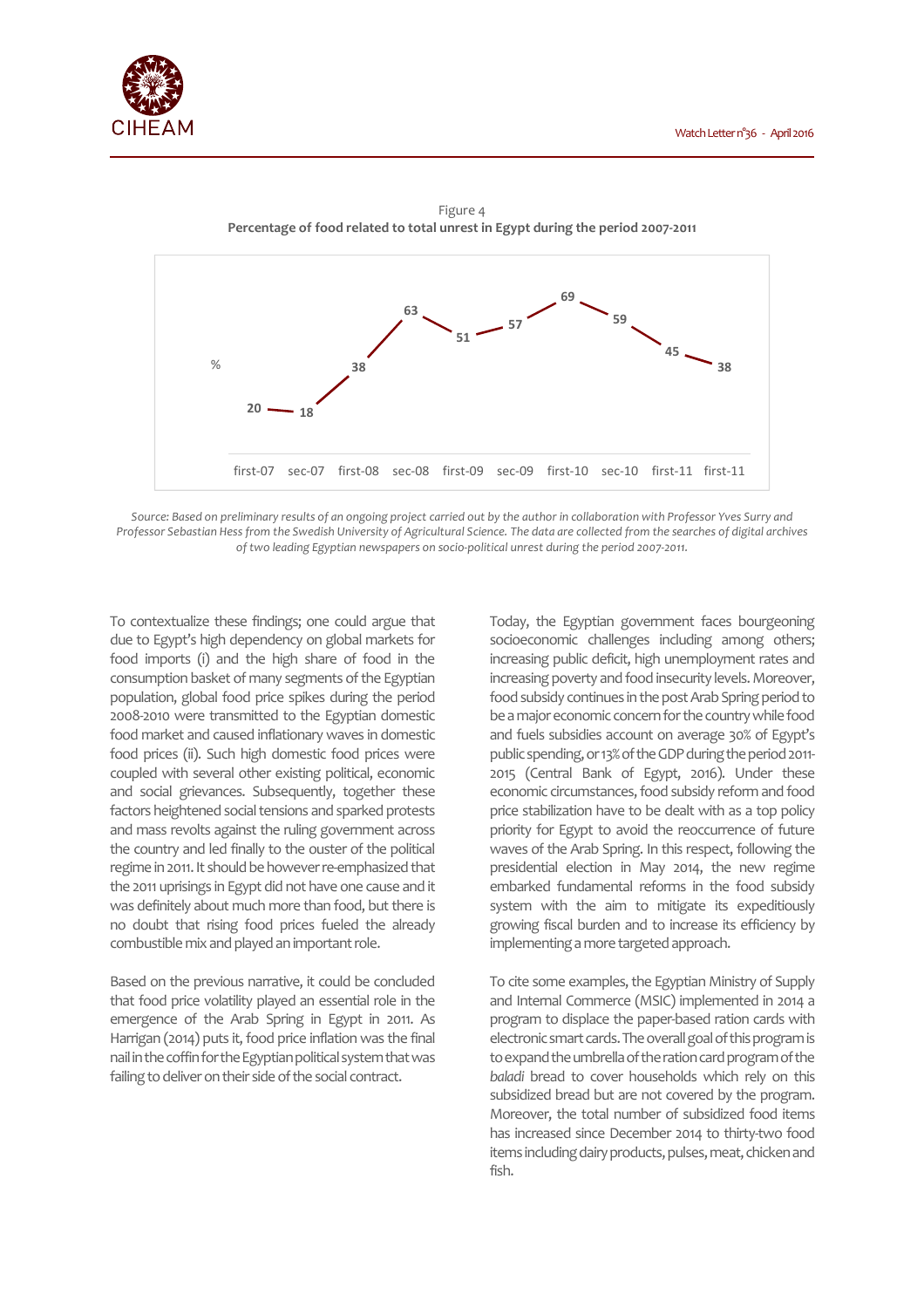

Under the new smart ration card program, beneficiaries are given the flexibility to choose among these thirty-two subsidized commodities at any available packaging unit instead of the quantity-based quotas as under the old system. Specifically, beneficiaries receive a monthly cash allowance which they can redeem for any of these subsidized commodities; but they still need to contribute an out-of-pocket copayment of about 10% of the ration card deduction for the purchased commodities.

Another example, MSIC eliminated in 2014 bakery quotas for *baladi* flour with the aim to move the bread subsidy to the end of the supply chain. Accordingly, bakeries have now to buy *baladi* flour at market prices while the government bears all production costs of the *baladi* bread through direct cash transfers to the bakeries. Besides, the government has restricted the purchase of the *baladi* bread to ration-card holders who are registered on the household ration card, and it has also put a ceiling of 150 loaves per each household member on the purchase of the *baladi* bread.

Nevertheless the implementation of these reform programs, Rohac (2013) indicates that most attempts to reform subsidies and mitigate food price volatility in Egypt have failed to achieve their goals of protecting vulnerable population and reduce public spending on food subsidy. Moreover, a number of these programs have been short-lived, and in some other cases, reforms were announced but never followed through subsequently eroding the government's credibility in implementing food subsidy reform.

### **Concluding remarks**

In view of these ongoing attempts to reform programs and in the light of the importance of food price stability to social and political stability in Egypt, as shown in the earlier sections of this article, the following policy implications could be drawn:

First, Egypt is ought to put food price stabilization as a top priority. In fact, Egyptian agricultural policies over the past three decades have contributed to declining food security levels and left the country relying heavily on food imports. While several international development organizations including FAO and IMF project global food prices to remain high and volatile in the future, Egypt's vulnerability to food price fluctuations is expected to increase under a rapidly growing population, climate changes and desertification, water resources scarcity and its dependency on food imports. In this context,

strategies to increase agricultural productivity and the supply of food are required. This could be achieved by expanding public investments in agricultural R&D to improve water use efficiency, increase agricultural yields and adapt to global warming.

Second, efforts to reform Egypt's food subsidy system should pay special focus to minimizing system leakage. Ramadan (2014) shows that Egypt's food subsidy system suffers from sizable leakages which reduce its effectiveness as considerable proportions of the subsidy do not reach target consumers and benefit non-poor groups of the population. This makes the current subsidy system a heavy burden on the public budget more than a targeted social protection tool. Accordingly, the targeting of poor and vulnerable population should be revisited based on a precise assessment of the attributes and determinants of poverty and food insecurity across the country. This should also be based on a comprehensive analysis and consultation to manage the social impact of such reforms in order to avoid their negative consequences on the poor especially during the undergoing transition processes.

Third, while food subsidy is one of the most important tools of public policies to reduce poverty, malnutrition and ensure food security in Egypt (Ramadan, 2014), a successful implementation of these recently adopted food subsidy reforms in post-2011 need to be accompanied by a series of complementary reforms to reduce food insecurity across the country and improve food supply chains. Provident macroeconomic policies, including a reduction in inflation rates, are necessary to absorb the potential effects of food price spikes on poorer households. Strengthening social safety nets is also crucial and can be achieved by introducing welltargeted conditional-cash transfer programs to enable the poor improve their human capital. Additionally, it is widely recognized that reducing vulnerability means increasing the incomes of the poor. Therefore, policies aiming at stabilizing food prices and reducing risks to food insecurity should be concerned with increasing expenditure on income-generating projects that could provide job opportunities and improve poor household incomes.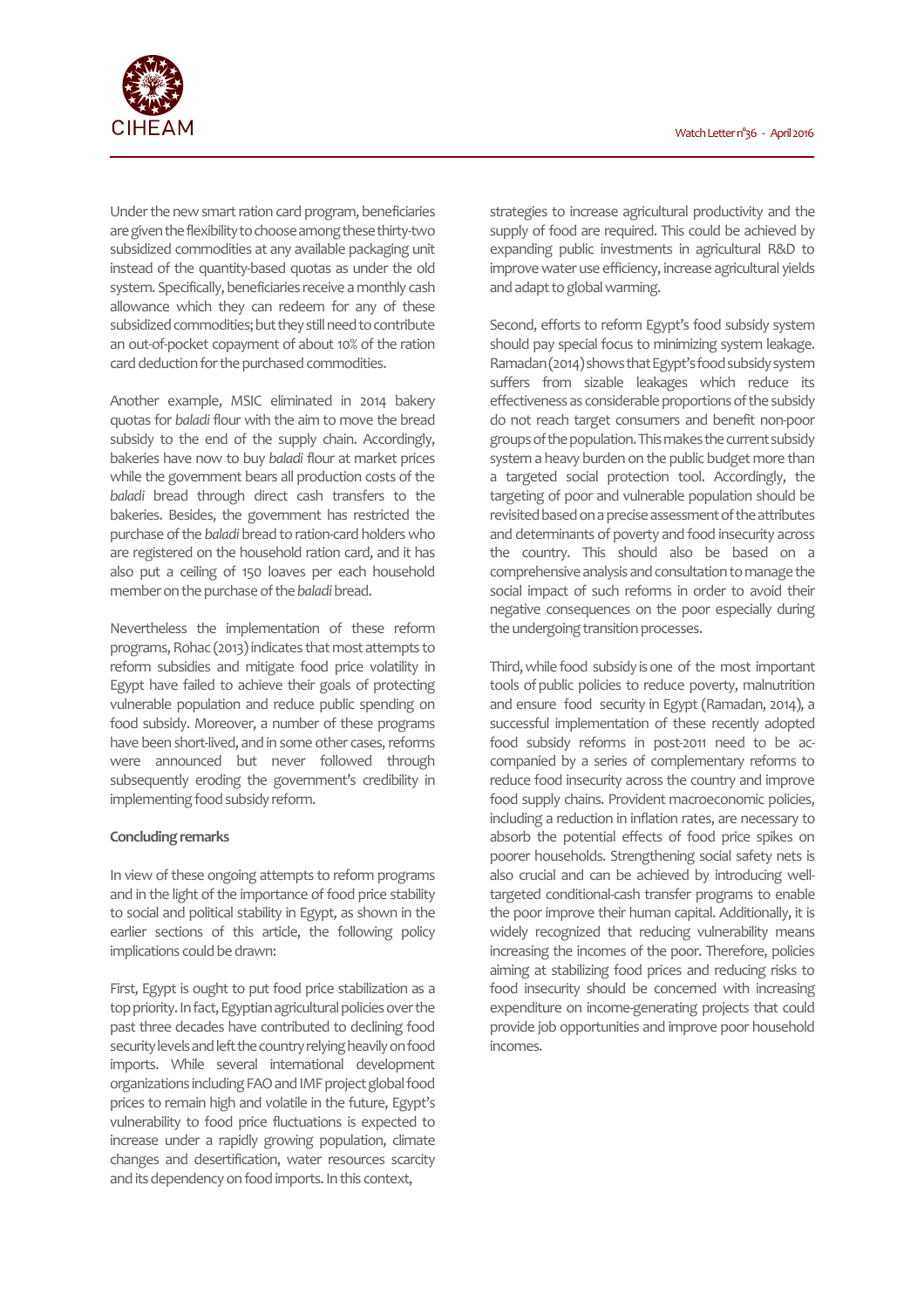

Last but equally important, to the best of the author's knowledge, very little research has so far been undertaken to empirically examine the relationship between food price inflation and the socio-political unrest with particular focus on the Egyptian context. Existing studies look mainly into the 2011 revolts as a political fate of a longstanding dictatorship regime, whereas the other side of the coin related to the increased economic suffering of the Egyptian people and the hardships connected to food price inflation has not been well researched. Thus, in-depth empirical quantitative research of the price chain of essential food commodities and the likely impacts of food price volatility on the poor segments of the Egyptian population is both required and highly recommended.

#### **Bibliography / More information**

- Abdel-Latif, A., and El-Leithy, H. (1996). Protecting Food Security for The Poor in a Liberalizing Economy. In: Fletcher, L.B. (Ed.), Egypt's Agriculture in a Reform Era. Iowa State University Press, Ames, Iowa, USA.
- Abu Hatab, A. (2014). Food and political uprisings in developing countries: evidence from Egypt, a presentation at the VII South-South Institute "Inequality, Democracy and Development under Neoliberalism and Beyond", Bangkok, 3-8 November 2014
- Adams, R., (2000). Self-targeted Subsidies: The Distributional Impact of the Egyptian Food Subsidy System. Washington, DC: World Bank, Poverty Reduction and Economic Management Network, Poverty Division.
- Ahmed, A., and Bouis, H. (1998). A Review of International Experience on Food Subsidy Programs: Lessons Learned for Egypt. International Food Policy Research Institute, Washington, DC.
- Ahmed, A., and Bouis, H., (2002). Weighing what's Practical: Proxy Means Tests for Targeting Food Subsidies in Egypt. Food Policy 27, pp: 519–540.
- Arezki R., and Bruckner, M. (2011). Food Prices and Political Instability. IMF Working Paper 11/62.
- Breisinger, C., Ecker, O., & Al-Riffai, P. (2011). Economics of the Arab awakening: From revolution to transformation and food security. IFPRI Policy Brief 18. Washington, DC: International Food Policy Institute.
- CAPMAS (various issues). Statistical yearbook. CAPMAS: Cairo.
- Douglas, J. (1996). Egypt Adding Corn to Bread: An Explosive Mix?. The New york Times. Retrieved from http://www.nytimes.com/1996/11/27/world/egypt-addingcorn-to-bread-an-explosive-mix.html (Accessed on January 25th, 2015)
- El Kholei, A. (2003). Evaluating the Impact of Economic Agricultural Policies during the Reform Era for Major Crops and Crop Rotations in Egypt: A Policy Analysis Matrix Approach". PHD thesis, school of economics, University of Nottingham, UK.
- Elena I. Ianchovichina, Josef L. Loening & Christina A. Wood (2014) How Vulnerable are Arab Countries to Global Food Price Shocks?, The Journal of Development Studies, 50:9, 1302-1319
- FAO. (2011). The State of Food Insecurity in the World: How does international price volatility affect domestic economies and food security? Available at: http://www.fao.org/docrep/014/i2330e/i2330e.pdf (accessed on July 4th, 2014).
- Hamed, E. (2014). Egyptian official: Poverty main cause of overpopulation. Available at: http://www.almonitor.com/pulse/originals/2014/09/egypt-populationgrowth-economy.html#
- Harrigan , J. (2014). The Political Economy of Arab Food Sovereignty. Palgrave Macmillan, London, UK.
- Headey, D., Fan, S., (2008). Anatomy of a crisis: the causes and consequences of surging food prices. Agricultural Economics 39, 375–391.
- IMF . (2014). Regional Economic Reports, Middle East and Central Asia region, October 2014, Washington, DC.
- IMF. (2008). Primary Commodity Prices (www.imf.org/external/np/res/commod/index.asp).
- IMF. (2009). IMF Country Report No. 09/25. Available from http://www.mof.gov.eg/MOFGallerySource/English/IMF% 20Art%20IV%20staff%20Report%20(27%20Jan%2008)%20cr 0925.pdf
- IMF. (2011). Staff Country Reports, IMF Country Report No. og/25, Retrieved from http://www.mof.gov.eg/MOFGallerySource/English/IMF% 20Art%20IV%20staff%20Report%20(27%20Jan%2008)%20cr 0925.pdf (Accessed on April 12, 2015).
- IMF. (2011). World Economic Outlook. Washington DC: International Monetary Fund.